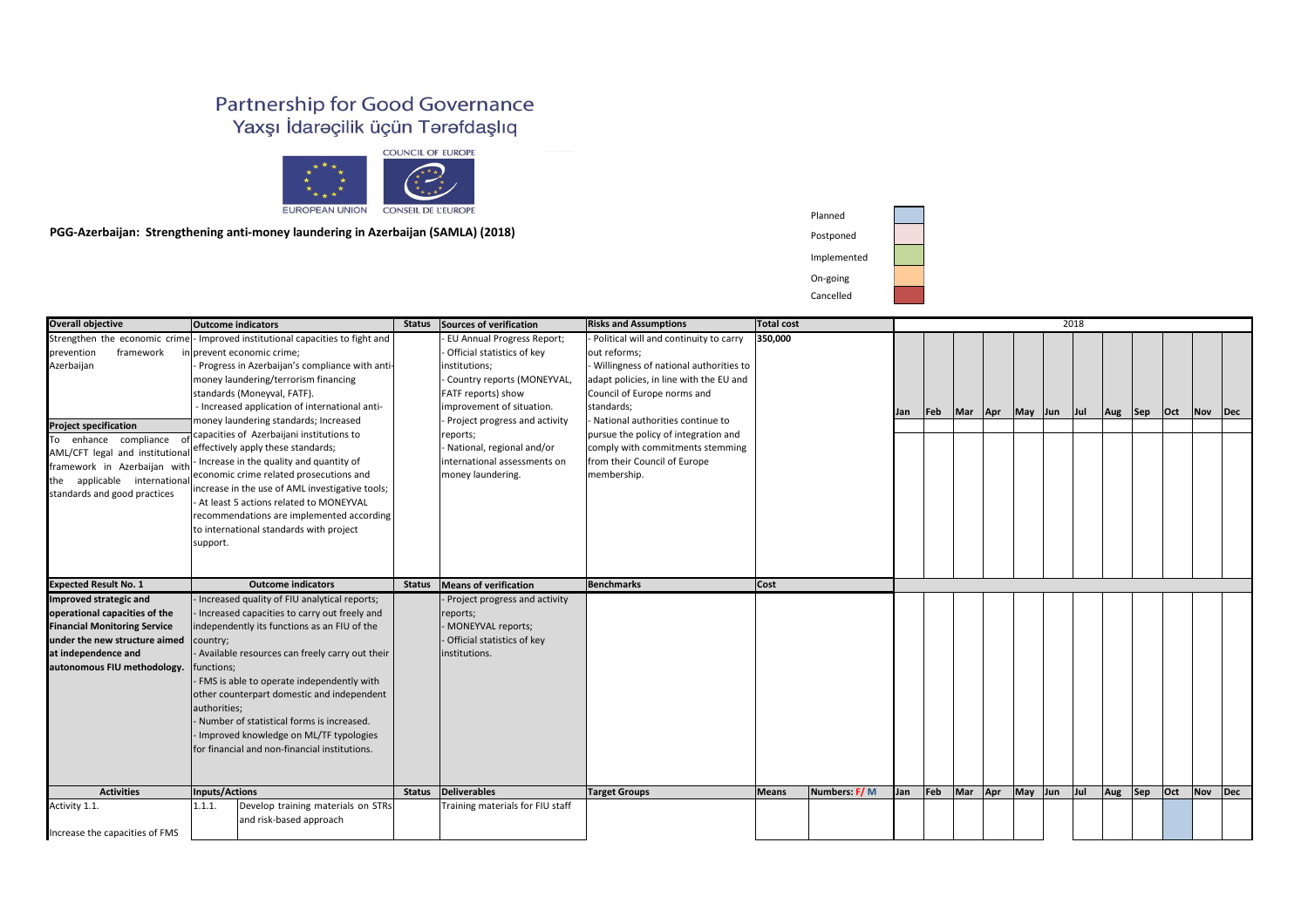| staff to deliver trainings and<br>awareness raising on the<br>submission of Suspicious<br>Transactions Reports (STRs) and                       | 1.1.2.                | Deliver training-of-trainers for FIU<br>staff on STRs and risk-based<br>approach                                                                             |               | Training for up to 15 FIU staff                                                                               | FIU staff, law enforcement, financial<br>and non-financial reporting entities |              |              |            |                               |     |                 |         |         |         |         |         |            |             |
|-------------------------------------------------------------------------------------------------------------------------------------------------|-----------------------|--------------------------------------------------------------------------------------------------------------------------------------------------------------|---------------|---------------------------------------------------------------------------------------------------------------|-------------------------------------------------------------------------------|--------------|--------------|------------|-------------------------------|-----|-----------------|---------|---------|---------|---------|---------|------------|-------------|
| the application of the risk-based 1.1.3.<br>approach                                                                                            |                       | Pilot training<br>for<br>reporting<br>institutions on STRs and risk-based<br>approach                                                                        |               | Training for representatives of<br>financial and non-financial<br>institutions                                |                                                                               |              |              |            |                               |     |                 |         |         |         |         |         |            |             |
| <b>Activities</b>                                                                                                                               | <b>Inputs/Actions</b> |                                                                                                                                                              | <b>Status</b> | <b>Deliverables</b>                                                                                           | <b>Target Groups</b>                                                          | <b>Means</b> | Numbers: F/M | <b>Jan</b> | $\left  \mathsf{Feb} \right $ | Mar | Apr May Jun     |         | $ $ Jul | Aug Sep |         | $ $ Oct | Nov Dec    |             |
| Activity 1.2.<br>Increase the capacities of FMS<br>staff on intelligence analysis                                                               | 1.2.1.                | Workshop for FIU analytical staff<br>on latest IT tools and trends in<br>intelligence analysis                                                               |               | Workshop for up to 10 analysts                                                                                | FIU analytical staff                                                          |              |              |            |                               |     |                 |         |         |         |         |         |            |             |
| <b>Activities</b>                                                                                                                               | <b>Inputs/Actions</b> |                                                                                                                                                              | <b>Status</b> | Deliverables                                                                                                  | <b>Target Groups</b>                                                          | <b>Means</b> | Numbers: F/M | Jan        | Feb                           |     | Mar Apr May Jun |         | $ $ Jul | Aug     | Sep     | $ $ Oct | <b>Nov</b> | $\vert$ Dec |
| Activity 1.3.<br>Assist the FMS staff in<br>developing ML/TF typologies,<br>statistical forms and indicators<br>for the purpose of developing a | 1.3.1                 | Support the FMS staff in developing<br>ML/TF typologies to assist the<br>authorities in identifying key policy<br><i>issues</i>                              |               | Guidelines for developing ML/TF<br>typologies                                                                 | FIU staff                                                                     |              |              |            |                               |     |                 |         |         |         |         |         |            |             |
| coherent AML/CFT policy and<br>strategy                                                                                                         | 1.3.2                 | Support FMS staff in developing<br>statistical forms and indicators for<br>the purpose of drafting a clear<br>AML/CFT strategy                               |               | Statistical forms and indicators                                                                              | FIU staff                                                                     |              |              |            |                               |     |                 |         |         |         |         |         |            |             |
| <b>Expected Result No. 2</b>                                                                                                                    |                       | <b>Outcome indicators</b>                                                                                                                                    | Status        | Means of verification                                                                                         | Benchmarks                                                                    | <b>Cost</b>  |              |            |                               |     |                 |         |         |         |         |         |            |             |
| <b>Strengthened capacities of</b><br>judges and prosecutors on<br><b>ML/TF proceedings and</b><br>investigative techniques                      |                       | Number of judges with improved knowledge<br>to adjudicate ML/TF offences;<br>- Number of ML/TF investigations.<br>- Number of investigative tools available. |               | Project progress and activity<br>reports;<br>MONEYVAL reports;<br>Official statistics of key<br>institutions. |                                                                               |              |              |            |                               |     |                 |         |         |         |         |         |            |             |
| <b>Activities</b>                                                                                                                               | <b>Inputs/Actions</b> |                                                                                                                                                              | <b>Status</b> | Deliverables                                                                                                  | <b>Target Groups</b>                                                          | Means        | Numbers: F/M | Jan        | Feb                           |     | Mar Apr May Jun |         | $ $ Jul | Aug Sep |         | $ $ Oct | Nov        | $\vert$ Dec |
| Activity 2.1.<br>Capacity-building measures for<br>all investigative bodies in                                                                  | 2.1.1.                | Develop training toolkit on money<br>laundering and terrorist financing<br>investigative techniques                                                          |               | <b>Training toolkit</b>                                                                                       |                                                                               |              |              |            |                               |     |                 |         |         |         |         |         |            |             |
| investigating and processing ML<br>criminal behaviour in line with<br>the Criminal Procedure Code                                               | 2.1.2.                | Organise training on investigative<br>techniques in ML for law<br>enforcement                                                                                |               | Training on investigative<br>techniques for 40 law<br>enforcement officers                                    | FIU, law enforcement agencies,<br>prosecutors                                 |              |              |            |                               |     |                 |         |         |         |         |         |            |             |
| <b>Activities</b>                                                                                                                               | <b>Inputs/Actions</b> |                                                                                                                                                              | <b>Status</b> | <b>Deliverables</b>                                                                                           | <b>Target Groups</b>                                                          | <b>Means</b> | Numbers: F/M | Jan        | Feb                           | Mar | Apr             | May Jun | $ $ Jul | Aug     | $ $ Sep | $ $ Oct | Nov        | $\vert$ Dec |
| Activity 2.2.<br>Training on money laundering                                                                                                   | 2.2.1.                | Organise training on processing and<br>adjudicating ML cases for judges<br>and prosecutors                                                                   |               | Training on processing and<br>adjudicating ML cases for 40<br>prosecutors and judges                          | FIU, law enforcement agencies,                                                |              |              |            |                               |     |                 |         |         |         |         |         |            |             |
| and terrorism financing<br>substantial, procedural and<br>investigative issues for the<br>judiciary                                             | 2.2.2.                | Organize training<br>on terrorism<br>for<br>judges<br>financing<br>and<br>prosecutors                                                                        |               | Training on terrorism financing<br>for 30 participants                                                        | prosecutors and judges                                                        |              |              |            |                               |     |                 |         |         |         |         |         |            |             |
| <b>Expected Result No. 3</b>                                                                                                                    |                       | <b>Outcome indicators</b>                                                                                                                                    |               | Status   Means of verification                                                                                | <b>Benchmarks</b>                                                             | <b>Cost</b>  |              |            |                               |     |                 |         |         |         |         |         |            |             |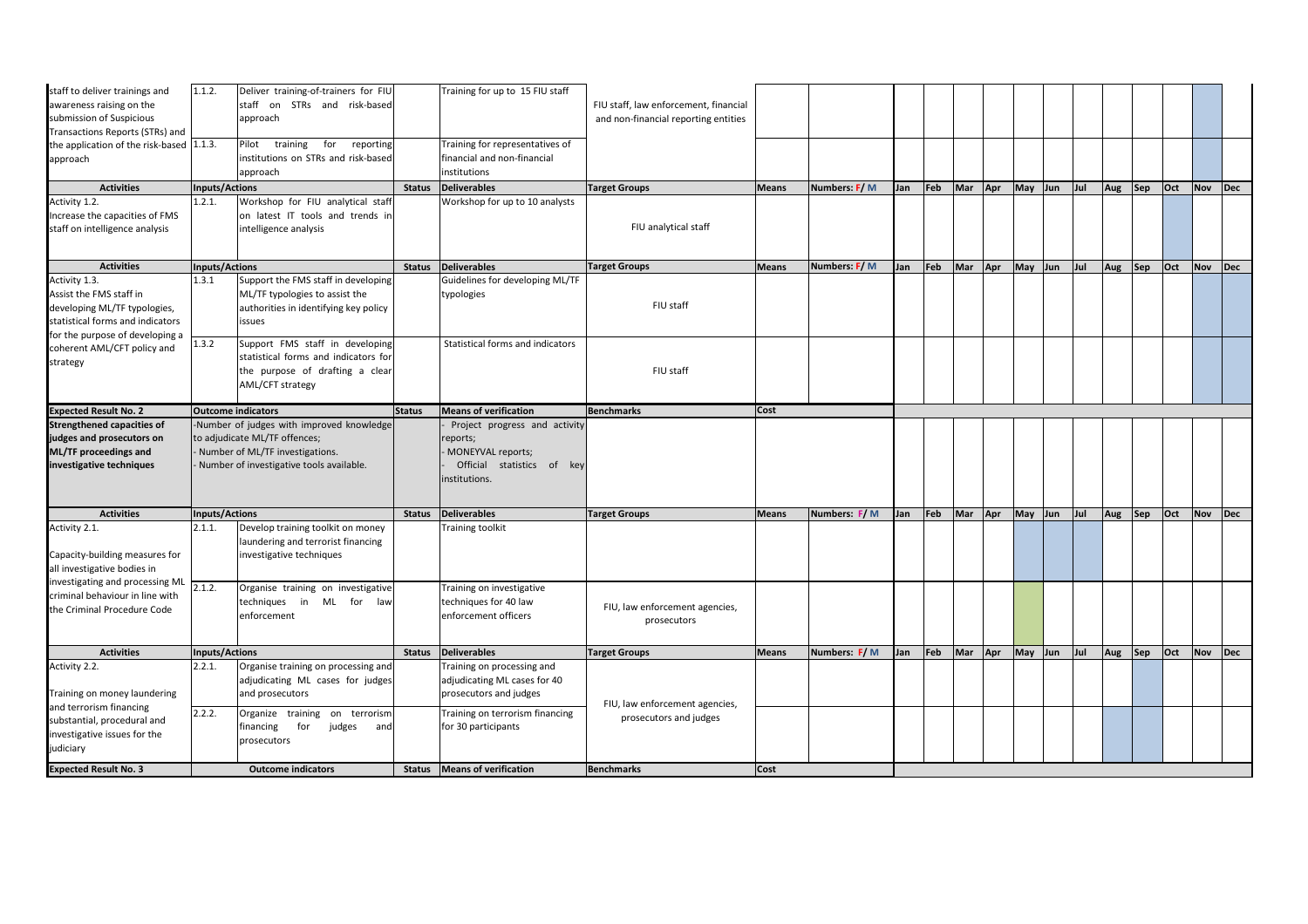| <b>Supported implementation of</b><br><b>AML/CFT measures as a follow</b><br>up to MONEYVAL<br>recommendations                                 | institutions          | - Increased capacities to identify Terrorism<br>Financing by financial and non-financial<br>Adopted legislation amended reflecting<br>outstanding MONEYVAL recommendations. |               | Project progress and activity<br>reports;<br>MONEYVAL reports;<br>Official statistics of key<br>institutions. |                                                                |              |                            |     |                               |         |              |                 |         |     |         |         |         |             |
|------------------------------------------------------------------------------------------------------------------------------------------------|-----------------------|-----------------------------------------------------------------------------------------------------------------------------------------------------------------------------|---------------|---------------------------------------------------------------------------------------------------------------|----------------------------------------------------------------|--------------|----------------------------|-----|-------------------------------|---------|--------------|-----------------|---------|-----|---------|---------|---------|-------------|
| <b>Activities</b>                                                                                                                              | Inputs/Actions        |                                                                                                                                                                             | <b>Status</b> | Deliverables                                                                                                  | <b>Target Groups</b>                                           | Means        | Numbers: F/M               | Jan | $\vert$ Feb                   | Mar Apr |              | May Jun         | $ $ Jul | Aug | Sep     | $ $ Oct | Nov     | $\vert$ Dec |
| Activity 3.1.<br>Develop a training programme<br>for the financial and non-<br>financial sector on terrorism<br>financing and proliferation of | 3.1.1.                | Develop training materials on<br>terrorism financing and<br>proliferation of WMDs for financial<br>institutions and DNFBPs                                                  |               | Training materials on TF and<br>proliferation of WMDs                                                         | Financial and non-financial reporting<br>entities              |              |                            |     |                               |         |              |                 |         |     |         |         |         |             |
| <b>WMDs</b>                                                                                                                                    | 3.1.2                 | Deliver training on terrorism<br>financing and proliferation of<br>WMDs for financial institutions and<br><b>DNFBPs</b>                                                     |               | Training on TF and proliferation<br>of WMDs for 50 participants                                               | Financial and non-financial reporting<br>entities              |              |                            |     |                               |         |              |                 |         |     |         |         |         |             |
| <b>Activities</b>                                                                                                                              | <b>Inputs/Actions</b> |                                                                                                                                                                             | <b>Status</b> | Deliverables                                                                                                  | <b>Target Groups</b>                                           | Means        | Numbers: F/M               | Jan | $\vert$ Feb                   | Mar     | $\sqrt{Apr}$ | May Jun         | $ $ Jul | Aug | Sep     | $ $ Oct | Nov Dec |             |
| Activity 3.2.<br>Review and analyse the existing<br>legislation, and recommend<br>amendments in line with<br>Moneyval recommendations          | 3.3.1.                | Provide legal review of domestic<br>legislation according to Moneyval<br>recommendations                                                                                    |               | Two legal reviews                                                                                             | FIU, Ministry of Justice                                       |              |                            |     |                               |         |              |                 |         |     |         |         |         |             |
| <b>Expected Result No. 4</b>                                                                                                                   |                       | <b>Outcome indicators</b>                                                                                                                                                   | <b>Status</b> | Means of verification                                                                                         | Benchmarks                                                     | <b>Costs</b> |                            |     |                               |         |              |                 |         |     |         |         |         |             |
| to supervision and inspections assessments;<br>capacities<br>of<br>authorities                                                                 |                       | <b>Increased risk-based approach</b> - Improved methodology for carrying out risk-<br>supervisory  - Increase of risk-based approach by<br>supervisory authorities.         |               | Project progress and activity<br>reports;<br>Official<br>statistics of key<br>institutions.                   |                                                                |              |                            |     |                               |         |              |                 |         |     |         |         |         |             |
| <b>Activities</b>                                                                                                                              | <b>Inputs/Actions</b> |                                                                                                                                                                             | <b>Status</b> | Deliverables                                                                                                  | <b>Target Groups</b>                                           | Means        | Numbers: F/M               | Jan | $\left  \mathsf{Feb} \right $ |         |              | Mar Apr May Jun | $ $ Jul |     | Aug Sep | $ $ Oct | Nov Dec |             |
| Activity 4.1.<br>Develop risk assessment<br>methodology and sector specific                                                                    | 4.1.1.                | Develop a methodology for<br>carrying out a risk assessment in<br>the banking sector                                                                                        |               | <b>Risk Assessment Methodology</b><br>for Banks                                                               | FIU, Central Bank, Financial<br>institutions, commercial banks |              |                            |     |                               |         |              |                 |         |     |         |         |         |             |
| guidelines on effectively<br>applying the risk-based<br>procedures for financial sector                                                        | 4.1.2.                | Develop sector-specific guidelines<br>for financial institutions in order to<br>effectively apply risk-based<br>procedures                                                  |               | Sector-specific Guidelines on<br>application of risk-based<br>procedures                                      | FIU, Central Bank, Financial<br>institutions                   |              |                            |     |                               |         |              |                 |         |     |         |         |         |             |
|                                                                                                                                                | 4.1.3.                | Organise a workshop on the<br>methodology and guidelines for<br>financial institutions                                                                                      |               | Workshop for up to 80<br>participants                                                                         | FIU, Central Bank, Financial<br>institutions, commercial banks |              |                            |     |                               |         |              |                 |         |     |         |         |         |             |
|                                                                                                                                                |                       |                                                                                                                                                                             |               |                                                                                                               |                                                                |              | <b>SC Meetings</b>         |     |                               |         |              |                 |         |     |         |         |         |             |
|                                                                                                                                                |                       |                                                                                                                                                                             |               |                                                                                                               |                                                                |              | <b>Start-Up Conference</b> |     |                               |         |              |                 |         |     |         |         |         |             |
|                                                                                                                                                |                       |                                                                                                                                                                             |               |                                                                                                               |                                                                |              | <b>Inception Report</b>    |     |                               |         |              |                 |         |     |         |         |         |             |
|                                                                                                                                                |                       |                                                                                                                                                                             |               |                                                                                                               |                                                                |              | <b>Progress Report</b>     |     |                               |         |              |                 |         |     |         |         |         |             |